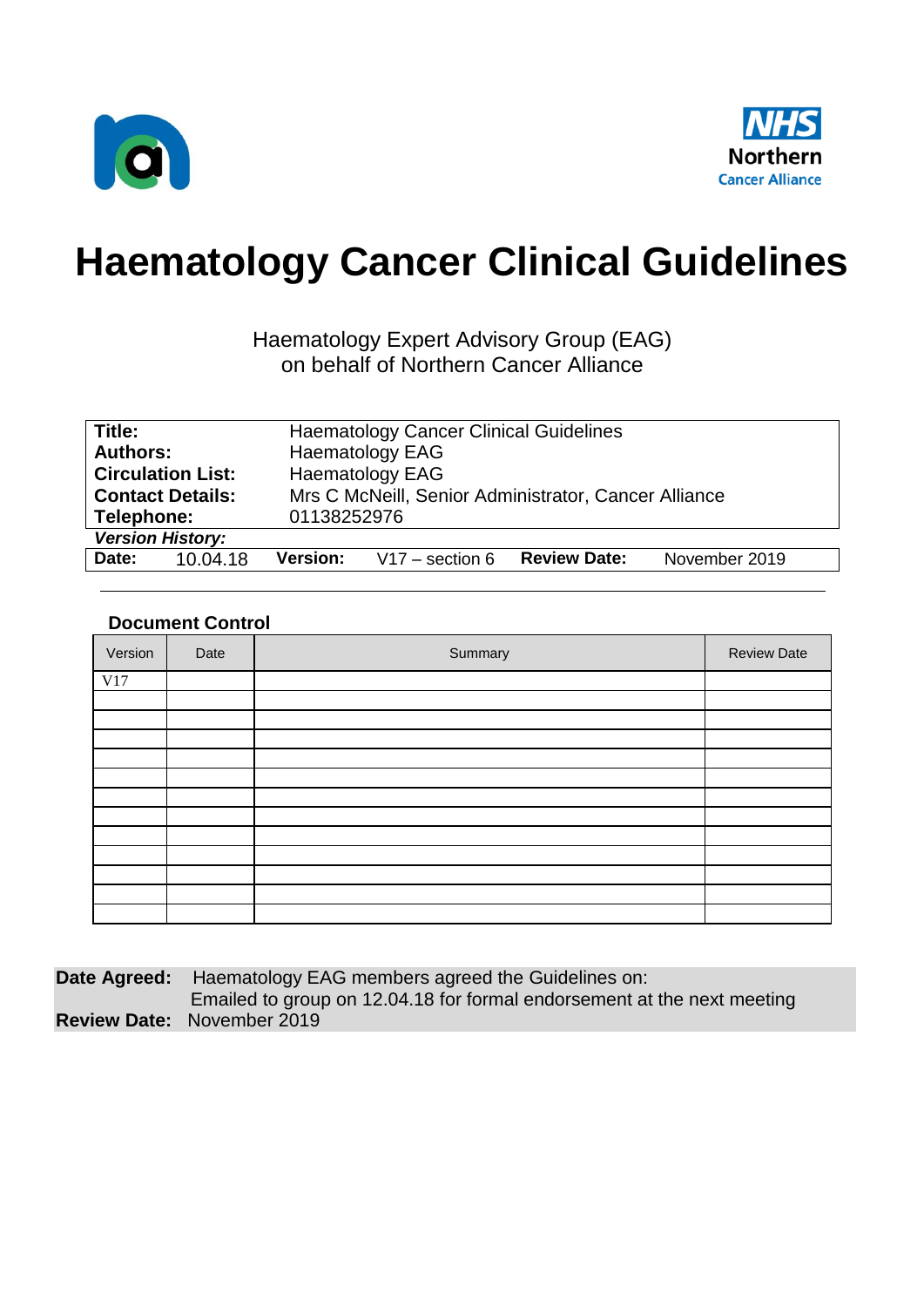#### **CONTENTS**

**SECTION 1** NEHODS- Northern England Haemato- Diagnostic Service

**SECTION 2** Guidelines for Cytogenetic analysis in Haematological Malignancies

**SECTION 3** North of England Cancer Network Guidelines and Indications for PETCT

**SECTION 4** Guidelines for management of Acute Myeloid Leukaemia (AML)

**SECTION 5** Guidelines for Management of Myelodysplastic Syndromes

**SECTION 6** Guidelines for Management of Acute Lymphoblastic Leukaemia

**SECTION 7** Guidelines for the Management of Chronic Myeloid Leukaemia

#### **SECTION 8**

Guidelines for Management of Myeloproliferative Disorders Polycythaemia Vera (PRV) Myelofibrosis (MF)

#### **SECTION 9**

Guidelines for Management of Chronic Lymphocytic Leukaemia (CLL) and Lymphoproliferative Disorders Hairy Cell Leukaemia T-Prolymphocytic Leukaemia Waldenstrom Macroglobulinaemia

#### **SECTION 10**

Guidelines for the Management of Low-grade Non-Hodgkin Lymphoma Mantle Cell Lymphoma

**SECTION 11** Guidelines for the Management of High Grade B Cell Non-Hodgkin Lymphoma (NHL)

**SECTION 12** Guidelines for the Management of Classical Hodgkin Lymphoma

**SECTION 13** Guidelines for the Management of Mature T-Cell and NK-Cell Neoplasms

**SECTION 14** Guidelines for Management of Plasma Cell Myeloma

**SECTION 15** Indications for Haemopoietic Stem Cell Transplantation

**SECTION 16** Clinical Guideline for the prophylaxis and treatment of tumour lysis syndrome in patients receiving treatment for haematological malignancies

#### **SECTION 17** Blood Transfusion Guidelines

#### **SECTION Appendix**

Appendix 1 – Teenage and Young Adult Pathway for initial Management

- Appendix 2 Pathway for follow up on completion of First line treatment
- Appendix 3- TYA Designated Hospitals
- Appendix 4 NHS Specialised Services Pathway
- Appendix 5 Local Referral Pathways and Levels of Care

Appendix 6 - Pathways Appendix 7 – Inter-provider transfers

- Multiple Myeloma
- 
- Non-Hodgkin Lymphoma
- Hodgkin Lymphoma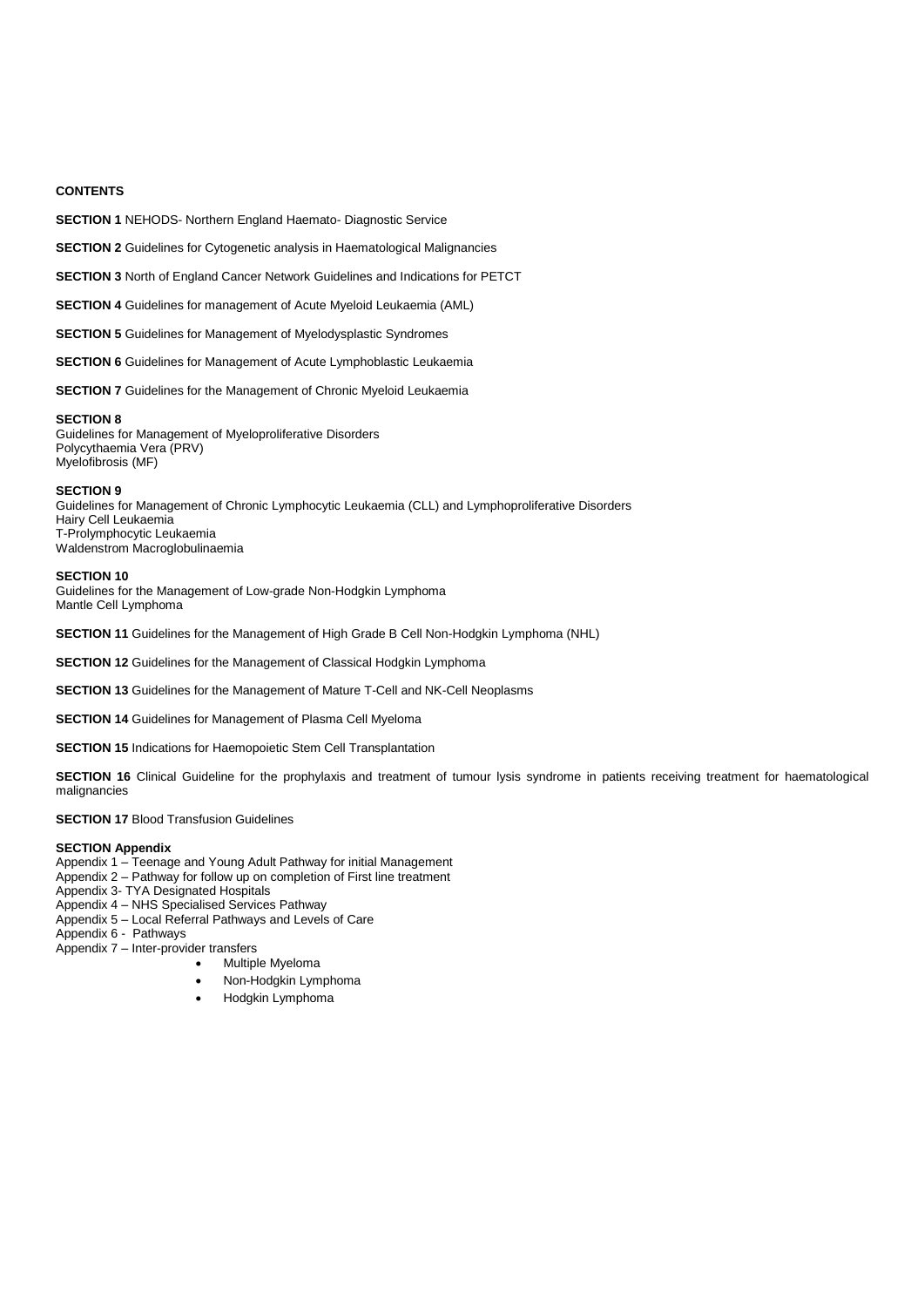## **GUIDELINES FOR MANAGEMENT OF ACUTE LYMPHOBLASTIC LEUKAEMIA**

### **Overview**

The Alliance Expert Advisory Group recommends that all adult patients with acute lymphoblastic leukaemia (precursor B-lineage and T-lineage ALL) are invited for entry into the UKALL 14 trial if eligible.

The main inclusion criteria of UKALL14

- 1. age ≥ 25 and  $\leq 65$
- 2. newly diagnosed, previously untreated ALL (a steroid pre-phase of 5-7 days is acceptable and can be started prior to registration)

The main exclusion criteria of UKALL14

- 1. known HIV infection
- 2. pregnant or lactating women
- 3. blast transformation of chronic myelogenous leukaemia
- 4. mature B-cell leukemia i.e. Burkitt's disease t(8,14)(q24;q32) and all disorders with amplification of c-myc e.g. t(2;8)(p12;q24),t(8;22)(q24;q11)

Patients of age between 18 and 24 must be referred to the Teenage and Young Adult MDT and should be considered to be entered into UKALL2011 study

For patients who are not entered into these trials, the following protocols are recommended as the standard of care.

- UKALL 2011 for 24 years and under (discuss at the Teenage and Young Adult MDT), and
- UKALL 14 "standard treatment" arms for adults of age ≥ 25 and ≤ 65
- UKALL60 for adults >60 if unfit for UKALL14 study treatment pathways are dependent on cytogenetics, co-morbidities and performance status

NHS England has nationally approved PEG-asparaginase instead of L-asparaginase for induction ALL therapy

### **1. Adults 16-24 years - UKALL2011 trial**

Refer to UKALL2011 for guidance on treatment schedules, supportive care and details of MRD testing.

UKALL2011 Protocol v3.0 01-Oct-2013.pdf [UKALL2011 Protocol](http://www.northerncanceralliance.nhs.uk/advisory_group/haematology-expert-advisory-group/) Latest Resources/Other

All patients aged > 10 are classified as NCI high risk and will receive regimen B.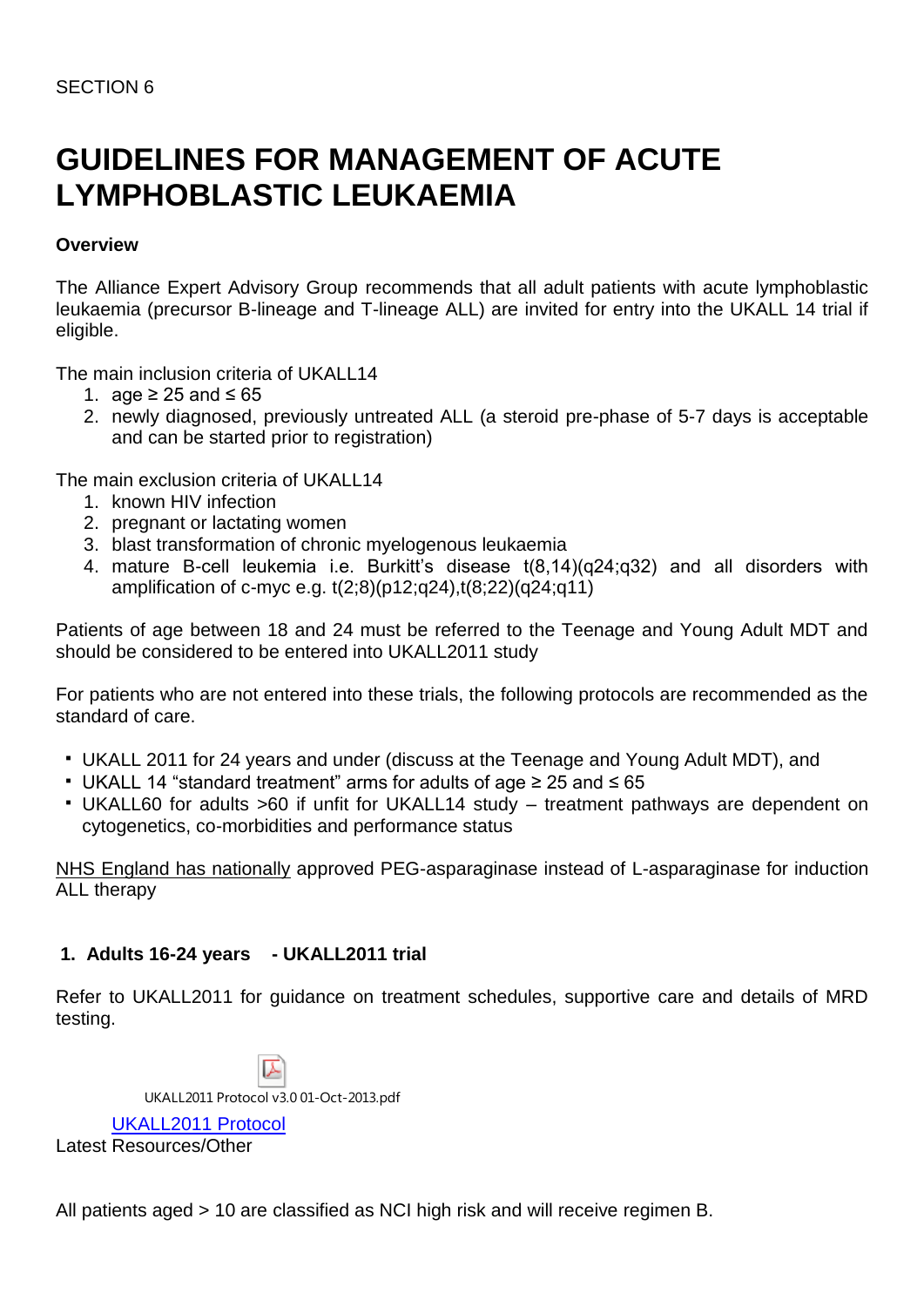MRD monitoring is done at day 29 and further treatment is stratified based on MRD results at day 29 or tumour volume if LBL. Patients with MRD risk (>0.005%) and MRD No results but slow early responder on day 8 marrow will be switched to regimen C.

Allogenic transplantation is not recommended in patients with CR1 independent of cytogenetics.

### **2. Adults 25-60 years as well as adults >60 fit enough to be considered for an allograft - UKALL14 trial**

It is recommended to refer to the UKALL 14 protocol for treatment schedules MRD testing and supportive care.



Latest Resources/Other

- Patients who are not entered into the UKALL14 trial, should receive treatment according to the "standard" arms of the UKALL 14 protocol.
- See the treatment algorithm for adults with acute lymphoblastic leukaemia : age ≥ 24 years. (UKALLL 14 standard treatment arm).
- Refer to the UKALL 14 protocol for details of phase 1 induction; phase 2 induction, intensification, consolidation and maintenance therapy.
- Patients with **Philadelphia positive disease (Ph<sup>+</sup> ALL)** should also receive continuous daily imatinib, orally, starting at 400mg daily, aiming to escalate to 600mg daily within 2 weeks, if tolerated. This should be continued until transplant wherever possible.
- **Important:** Patients with Philadelphia positive ALL should not receive PEG-asparaginase at any timepoint.
- Patients who achieve complete remission have risk assessment at the end of phase 2 of induction. Any one of the factors below makes the patient **high-risk**.
	- 1. Age over 40 years
	- 2. WBC ≥30 x 10<sup>9</sup>/L (precursor-B), ≥100 x 10<sup>9</sup>/L (T-lineage)
	- 3. Cytogenetics any one or more of the abnormalities below
		- t(4;11)(q21;q23)/MLL-AF4
		- low hypodiploidy/near triploidy (30-39 chromosomes / 60-78 chromosomes)
		- complex karyotype (five or more chromosomal abnormalities)
		- Philadelphia chromosome t(9;22) (q34;q11)/BCR-ABL1 (detected by cytogenetic or molecular methods)
	- 4. High Risk Minimal Residual Disease (MRD) post phase 2 of induction.
- If the MRD result is not available (failed or specimen not sent) patient should be considered standard risk in the absence of any other high risk features.

TREATMENT ALGORITHM FOR ADULTS WITH ACUTE LYMPHOBLASTIC LEUKAEMIA : Age ≥ 24 years. (UKALL 14 Standard Treatment Arm) Refer to the UKALL 14 protocol for details.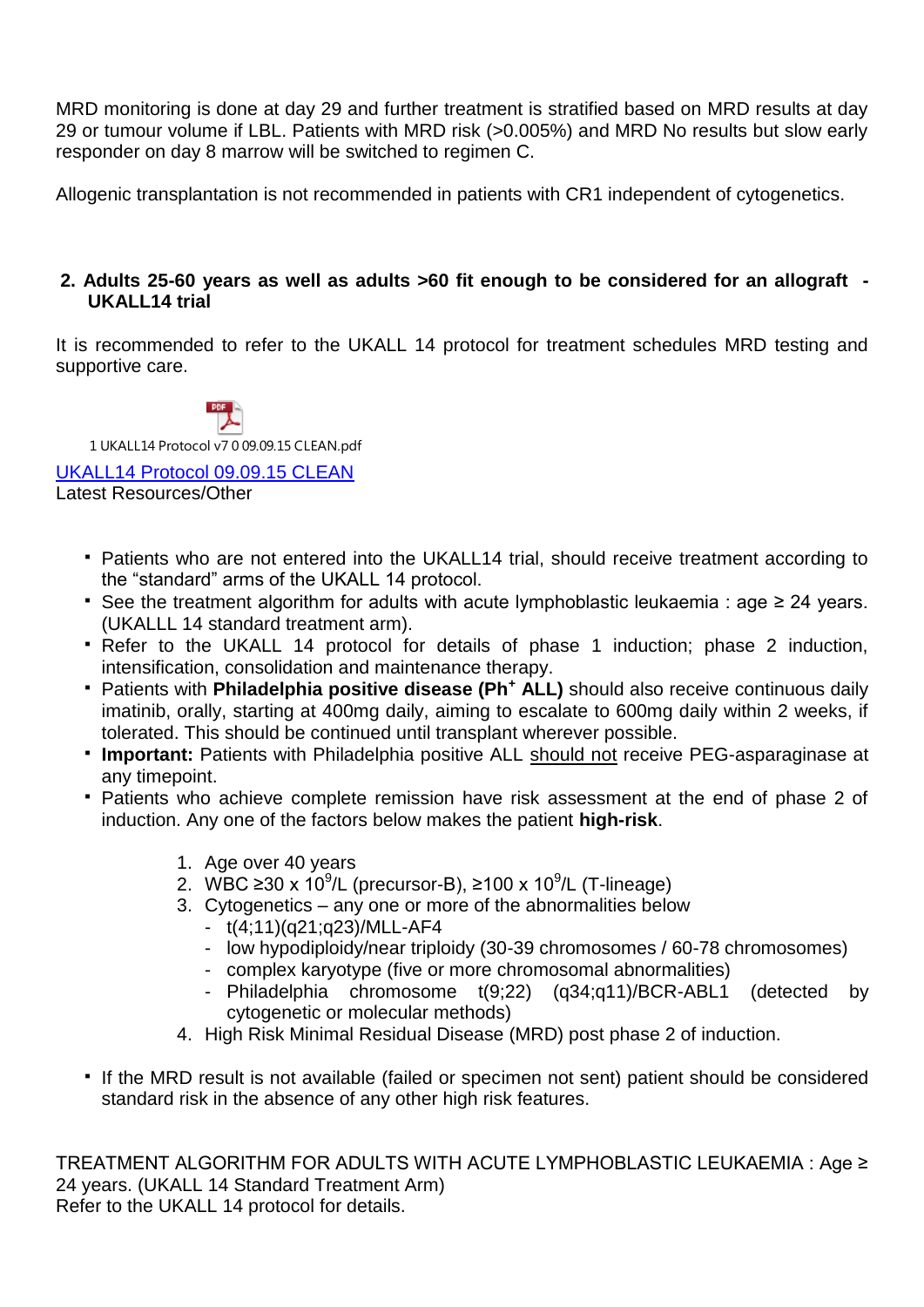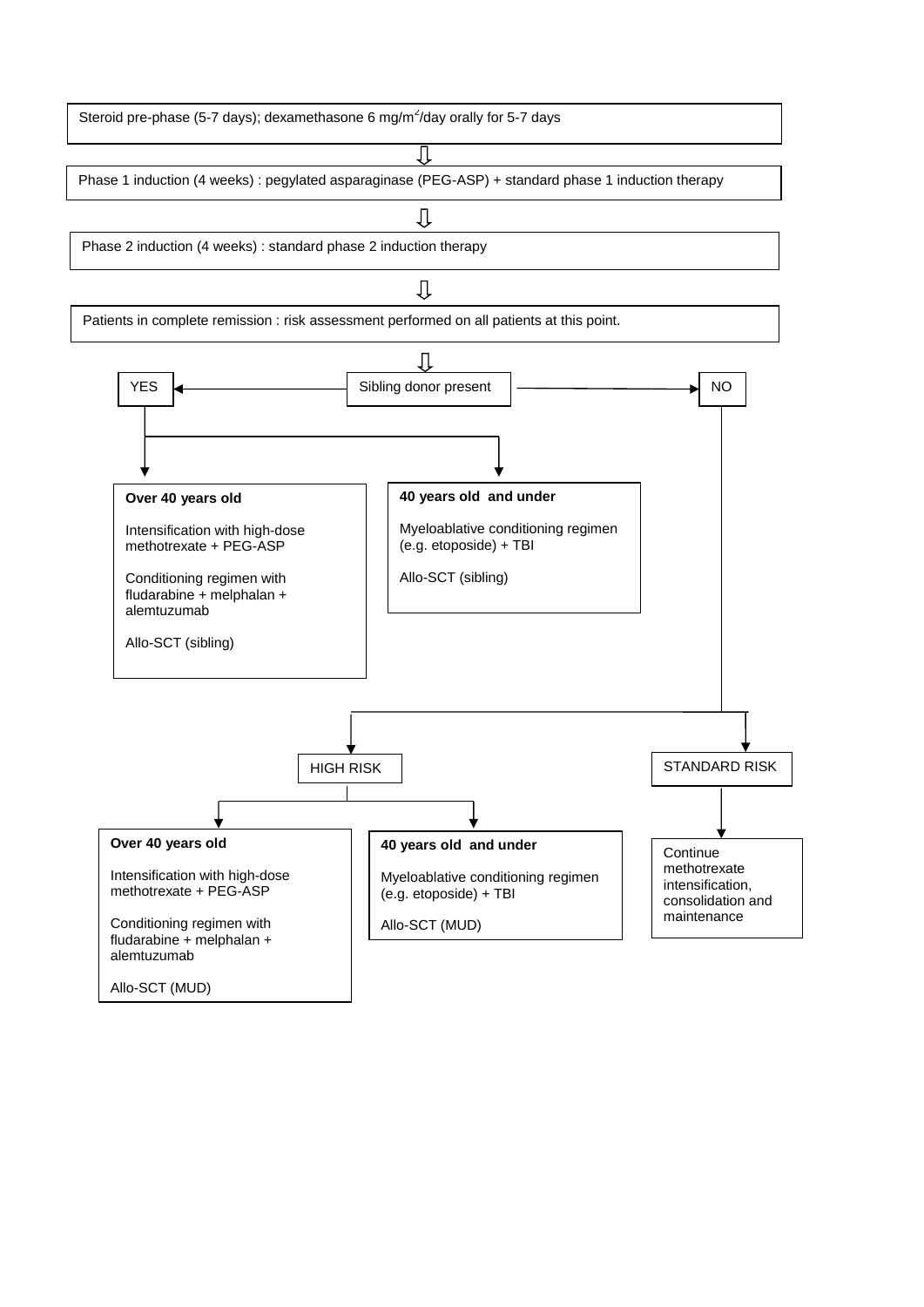SCHEDULE OF TESTING FOR MINIMAL RESIDUAL DISEASE (MRD) FOR RISK ASSESSMENT

|                           | <b>Specimens for local</b><br>assessment                                   | Specimens to be sent to central<br>laboratory**                                                                                             |
|---------------------------|----------------------------------------------------------------------------|---------------------------------------------------------------------------------------------------------------------------------------------|
| <b>At Diagnosis</b>       | Cytogenetics/molecular<br>assessment of BCR-ABL and<br>MLL on bone marrow. | Bone marrow 3-5ml in EDTA (OR<br>peripheral blood 30-50ml in EDTA<br>if WCC $> 30x 10^9/L$ ).<br>BCR-ABL status will also<br>be<br>checked. |
| At recovery* post Phase 1 | Bone<br>aspirate<br>for<br>marrow<br>remission assessment locally.         | Bone marrow from biopsy: 3-5ml in<br>EDTA for MRD assessment<br>(IgH/TCR rearrangements for Ph-<br>ALL, BCR-ABL for Ph+ALL)                 |
| At recovery* post Phase 2 | Bone<br>aspirate<br>for<br>marrow<br>remission assessment locally.         | Bone marrow from biopsy: 3-5ml in<br><b>EDTA for MRD assessment</b><br>(IgH/TCR rearrangements for Ph-<br>ALL, BCR-ABL for Ph+ALL)          |

\*Recovery is defined as neutrophils >0.75 x 10<sup>9</sup>/L, platelets >75 x 10<sup>9</sup>/L.

\*\*All samples should be sent by courier or by 1st class post to arrive the same day or overnight to the following address:

Minimal Residual Disease Laboratory URGENT UKALL14 STUDY SAMPLE (FAO Adele Fielding, Rachel Mitchell or Krisztina Alapi) UCL Cancer Institute Paul O'Gorman Building 72 Huntley Street London UK WC1E 6DD

MRD Lab email: [ALLMRDlab@ucl.ac.uk](mailto:ALLMRDlab@ucl.ac.uk)

### **Adults > 60 years - UKALL60 trial**

It is recommended to refer to the UKALL60 protocol for treatment schedules and supportive care.

[UKALL60 Protocol](http://www.northerncanceralliance.nhs.uk/advisory_group/haematology-expert-advisory-group/) Latest Resources/Other

Four different treatment pathways are suggested depending on cytogenetics, co-morbidities and performance status of patient. The treatment pathway will be chosen by local clinician after discussion with patient.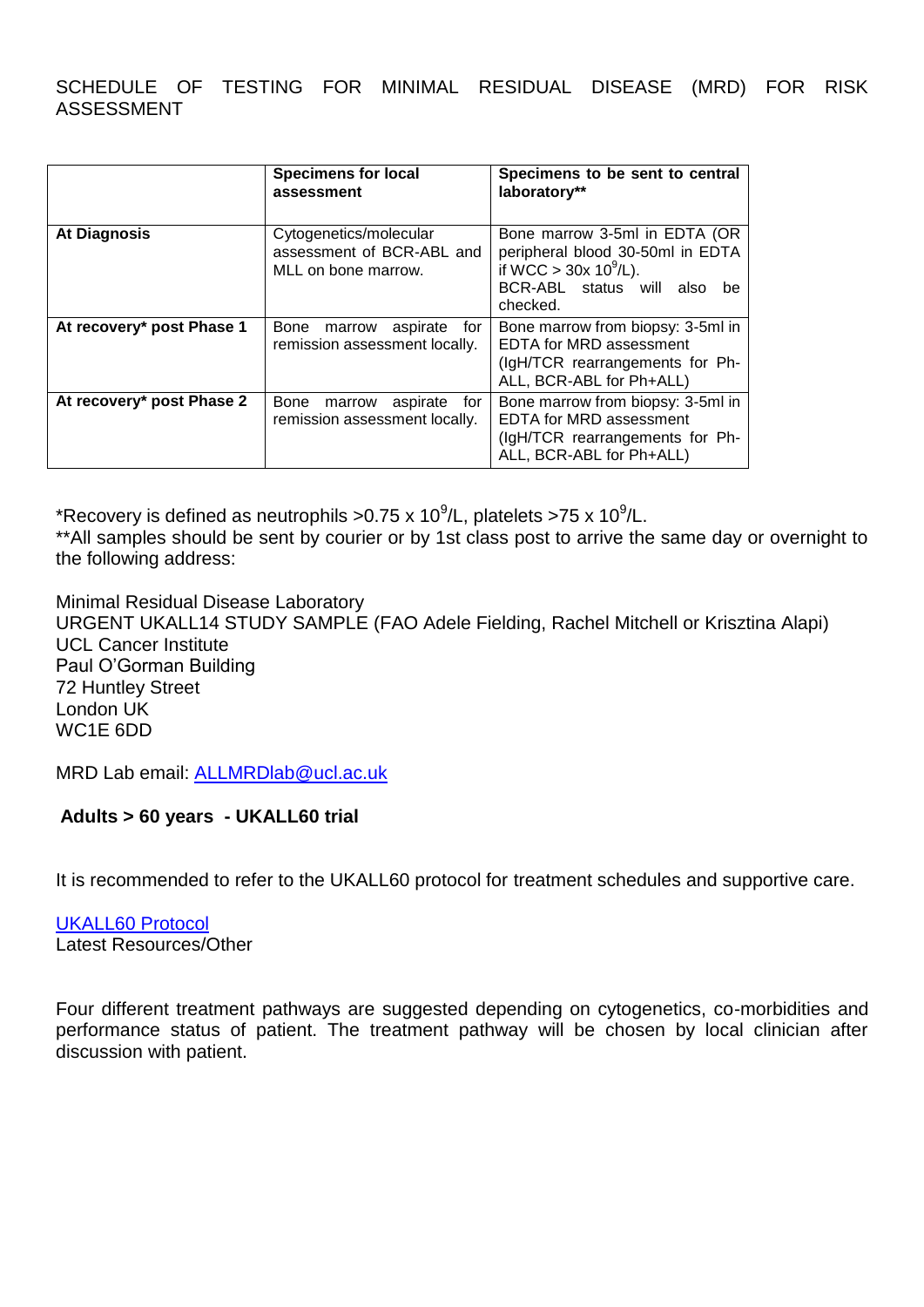